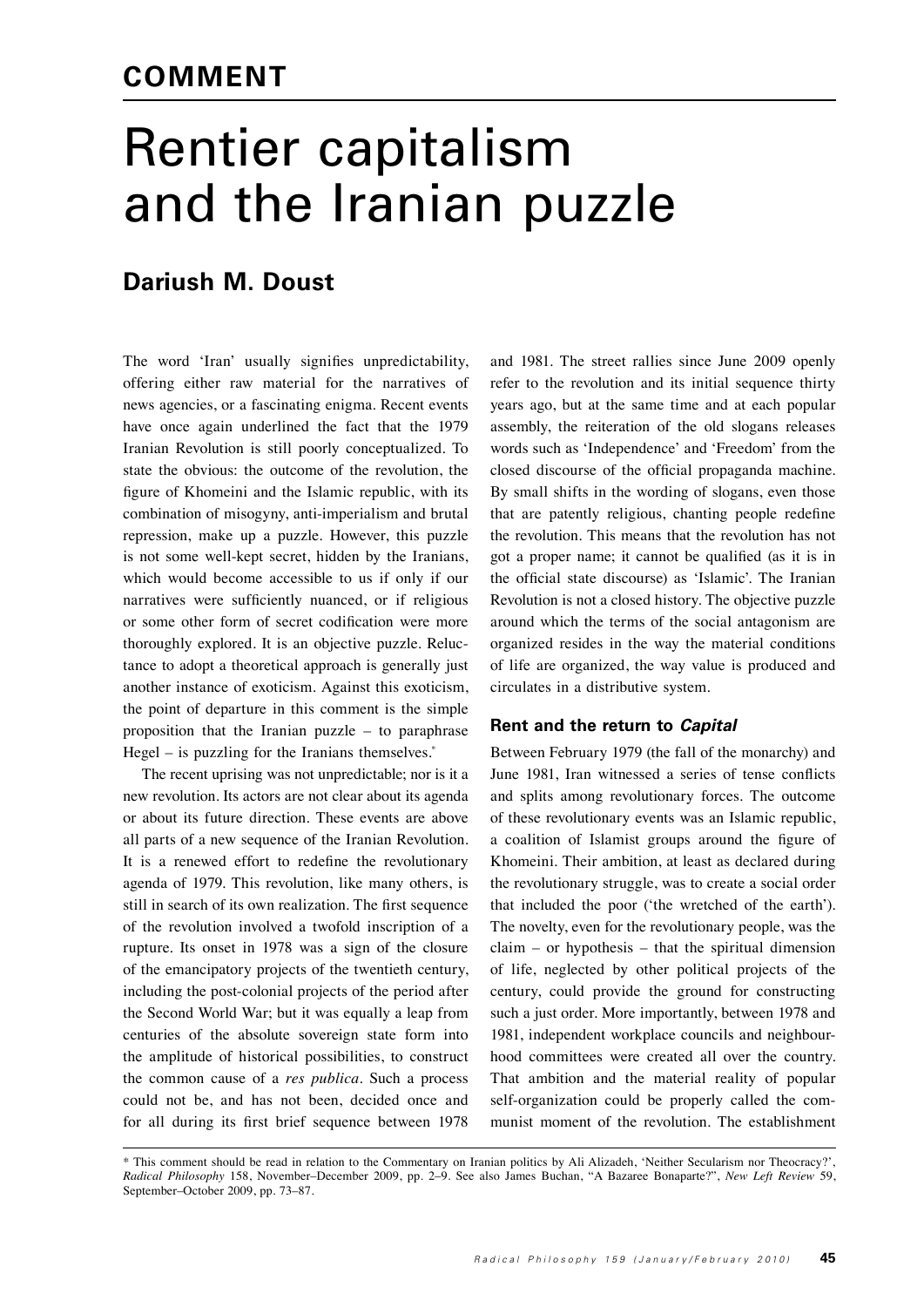of the Islamic republic after 1981 meant, however, the physical suppression of these councils and the replacement of the critique of capitalism by a petrified enthusiasm borrowed from mass rallies during the uprising against the Shah. The momentary enthusiasm of chanting revolutionaries was transformed into an incoherent set of moral codes and religious symbolism. This petrified enthusiasm, which could be called a politics of spirituality, informed a state ideology that inherited the critique of social injustice and corruption from the first revolutionary sequence. The sole point that conferred a certain coherence to this set of moral codes and symbols was that they would soon become cultural commodities, signs of a particular but nevertheless exchangeable imaginary produced within a rentier capitalism.1



Rent has conventionally been understood as related to the pre-capitalist relations of landed property. This is also the way Marx seems to start his treatment of the question. This conventional conception is precisely the flaw in the contemporary understanding of the rent. Here, the return to Marx's *Capital* should be taken in a literal sense of the word: *Capital* should be read in reverse order, from the third volume backwards. What Volume 3 deals with is capital qua commodity as subordinated to the monetary system itself. Marx's succinct definition of rent should be read against this dialectical turn in which capital itself becomes a use value within monetary speculation: rent is 'an excess of surplus-value, based upon monopolized nature'.2 In cases studied by Marx, the rentier was still a distinguishable social category. The economy of rent was defined in opposition to capital investment. However, Marx's definition goes in fact beyond this historical opposition. It gives us a key to grasp the dialectical transformation of capital into a use value by capital

itself, once we take into consideration that 'monopolized nature' is fully integrated into capital accumulation. Monopolization is only a moment in a historical circle of an ongoing re-monopolization of territories and spaces by capital.

The notion of rentier capitalism underscores the relation between rent and value production in the contemporary conjuncture, which is distinguished by the primacy of global financial capital, along with the development of new means of production (new communications technology) and forms of commodification (image and cultural commodities).<sup>3</sup> If rent was historically opposed to both fixed and mobile capital investments,<sup>4</sup> this opposition ceases to be meaningful in contemporary capitalism. It is thus not a particularly bold statement to infer that rent, in the mature age of

> a global capitalism, is indistinguishable from profit and is assimilated into the speculative activities around the rate of profitability. This means that the assimilation of rent into capitalist relations turns the classical terms upside down: it is now production which is perceived as an external space, as land and its resources were for nineteenth-century capitalism. A rentier capitalism is a local system in which the average rate of profit is determined by the excess of surplus value extracted from the global process of the realization of value. It is the full transformation of capital into a commodity. This means: the overflow of cash into

a local territory, the discontinuity between the level of production and distribution of goods and services, the expansion of commodity circulation in that territory into new spaces, and finally the creation of material conditions for speculations by financial capital.

In Iran, rental revenue has dominated the state economy since the oil crisis of  $1973-74$ ,<sup>5</sup> which immediately followed the nationalization of both the oil fields and the local extractive industry in January 1973 (a dramatic turn scarcely discussed in the literature). The extent of the domination of rent from extractive industry can be seen in the constant correlation between the annual rate of investments, GDP, annual oil production and the international oil market.<sup>6</sup> By 1977, about one-third of the gross domestic product, three-quarters of government revenue, and nine-tenths of foreign exchange earnings came from the oil sector.7 The consequence was a rapid development in terms of annual growth of the economy. From an average of 10 per cent in the years 1963–1973, annual growth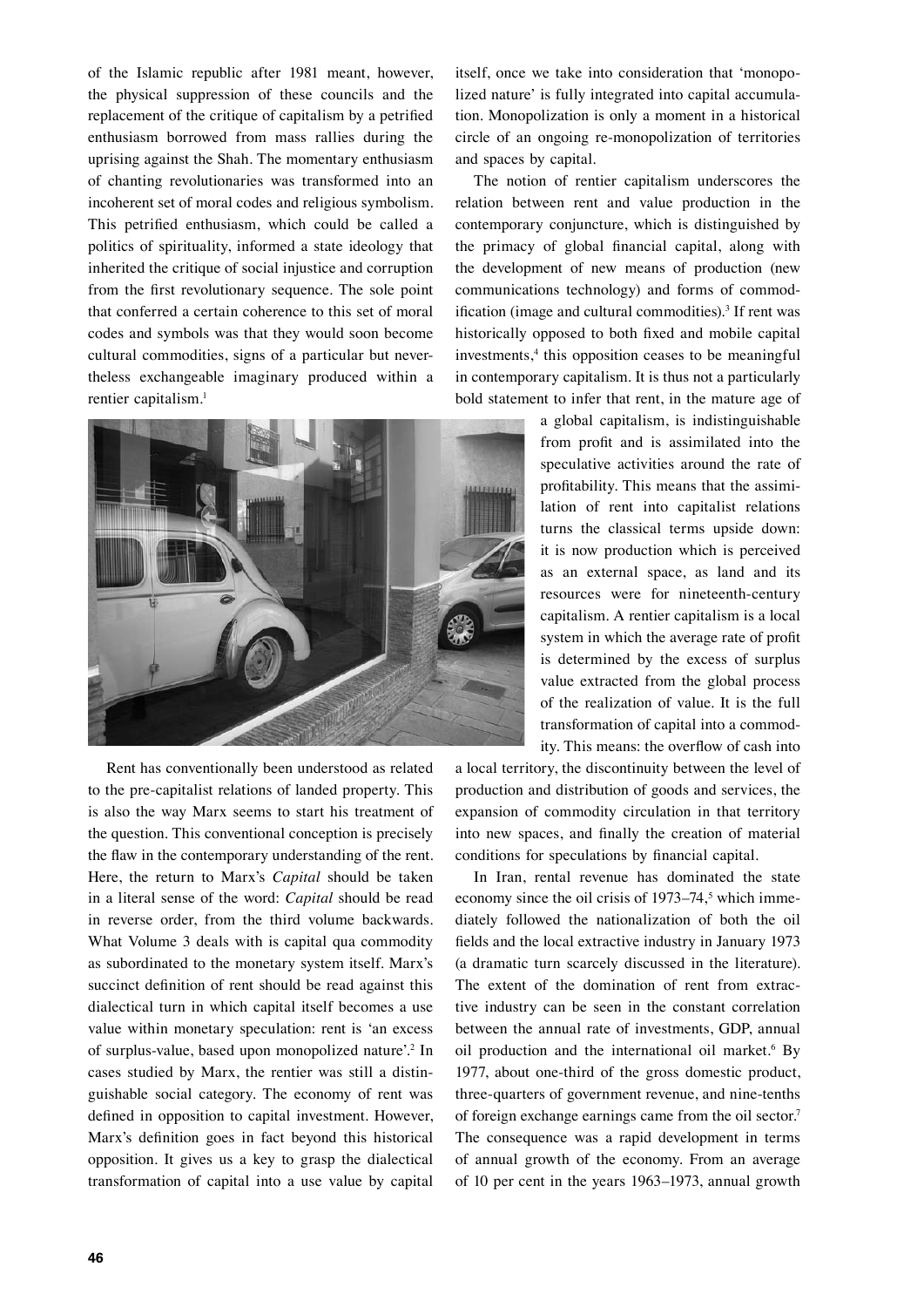jumped to 34 per cent in 1974 and an unprecedented 42 per cent in 1975, although it slowed down in 1977 when recession brought it back to 15 per cent. In the two years prior to the revolution, annual growth fell to an everage of  $5$  per cent.<sup>8</sup> By contrast, one year after the revolution, capital investment in machinery fell dramatically, to less than 20 per cent of its 1977 level, but state expenditure remained the same or higher.<sup>9</sup>

As for the composition of capital, in the years prior to the revolution, it was divided between the state apparatus, oligarchic industrial capital and mercantile capital. The last is often conflated with the Iranian bazaar and sometimes qualified as the 'traditional bourgeoisie'. Terms such as 'bazaar' and 'traditional bourgeoisie' have been the source of confusion in the discussions about the class-based interests represented by the Islamic Republic. Yet, in 1979, the bazaars had already lost their historical and pre-capitalist role as the urban and architectural nexus of artisanal production, distributive channels, finance and communal urban organization. The bazaar was a historical form of urban polity until the beginning of the twentieth century. It played a central social and economic part in communal urban organization and enjoyed a relatively independent position in relation to the imperial state structures during Safavids (in the sixteenth century). Such an urban socio-economic organization was granted far greater authority in communal affairs outside of state control, compared to the constraints of North European cities.10 By 1978, however, the bazaar was merely an annexed part of a new mercantile capital, mainly preoccupied with the import and distribution of commodities, with financial and investment thrusts. Its decline was correlated to the demise of the imperial order in Iran on encountering European industrial imperialism in the nineteenth century.<sup>11</sup> This new mercantile capital was conditioned by the communication infrastructure created since the 1950s, providing a qualitatively faster network for transporting goods and capital transaction.<sup>12</sup> The process of capital accumulation in this sector during the 1970s became increasingly dependent on rentier revenue, which supported a high level of domestic consumption. In the years between 1973 and 1979, oligarchic industrial capitalism, connected to the court and bank system, prevailed, while the emerging mercantile capital remained excluded from direct access to the benefits from rent revenues.<sup>13</sup> During the two years prior to the revolution, the relative stagnation of investments and the so-called Dutch disease $14$  engendered internal contradictions within the industrial sector. The overflow of cash from the international market into the local economy, inflation, and stagnation of capital investment were critical issues that surpassed the old structure based upon the differentiation between rent and productive capital. The historical function of the 'politics of spirituality' as the state ideology emerged at this point.

The revolution had already eradicated the oligarchic privileges of industrial capital, along with the political sovereignty of the Shah. With the exclusion of revolutionary control over production and workplaces by the Islamic republic, rentier capitalism was freed from both the self-organizating control of society and the restraints of an old state structure based on the exigencies of a monarch. The new republic provided mercantile and financial capital with politically conditioned access to rentier revenue, and paved the way for the reintegration of the industrial sector, now as a dependent partner, into a new capital composition. The governmental rule of Khomeinists did not represent the old social classes. First, it corresponded to the emergence of a new class, the rentiers within a system whose functioning was locally independent of industrial production and internationally independent of imperialist bloc politics. The expansion of a rentier system meant the redistribution of rent income, which resulted in new conflicts within this class. The same redistribution and its political conflicts were also a reaction against the unfolding of the revolutionary process and the constant pressure of popular demands. It should not be forgotten that the labour force in Iran today still has access to an advanced welfare system compared to the rest of Asia. At the same time, the Islamic republic has never developed an industrial infrastructure compared to the pre-revolutionary period. Instead, since 1988 it has dismantled parts of labour protection laws and promoted privatization of such sectors as telecommunications, transport and old industrial plants, following the International Monetary Fund's recommendation. What in certain literature is usually called the middle class is mainly the urban labour force in both private and public service sectors, public health care, and the school and higher education structures.

#### **Corporate networks, post-urban spaces**

This brings us to the third and most specific feature of rentier capitalism in Iran. The expansion of rent-based relations, the inner conflicts of the rentier class, and the weight of social demands in a society that experienced the self-organizational period of the revolution, has created a new mediating space of value production, since the mid-1980s. The politics of spirituality is above all reproduced within this space. It consists of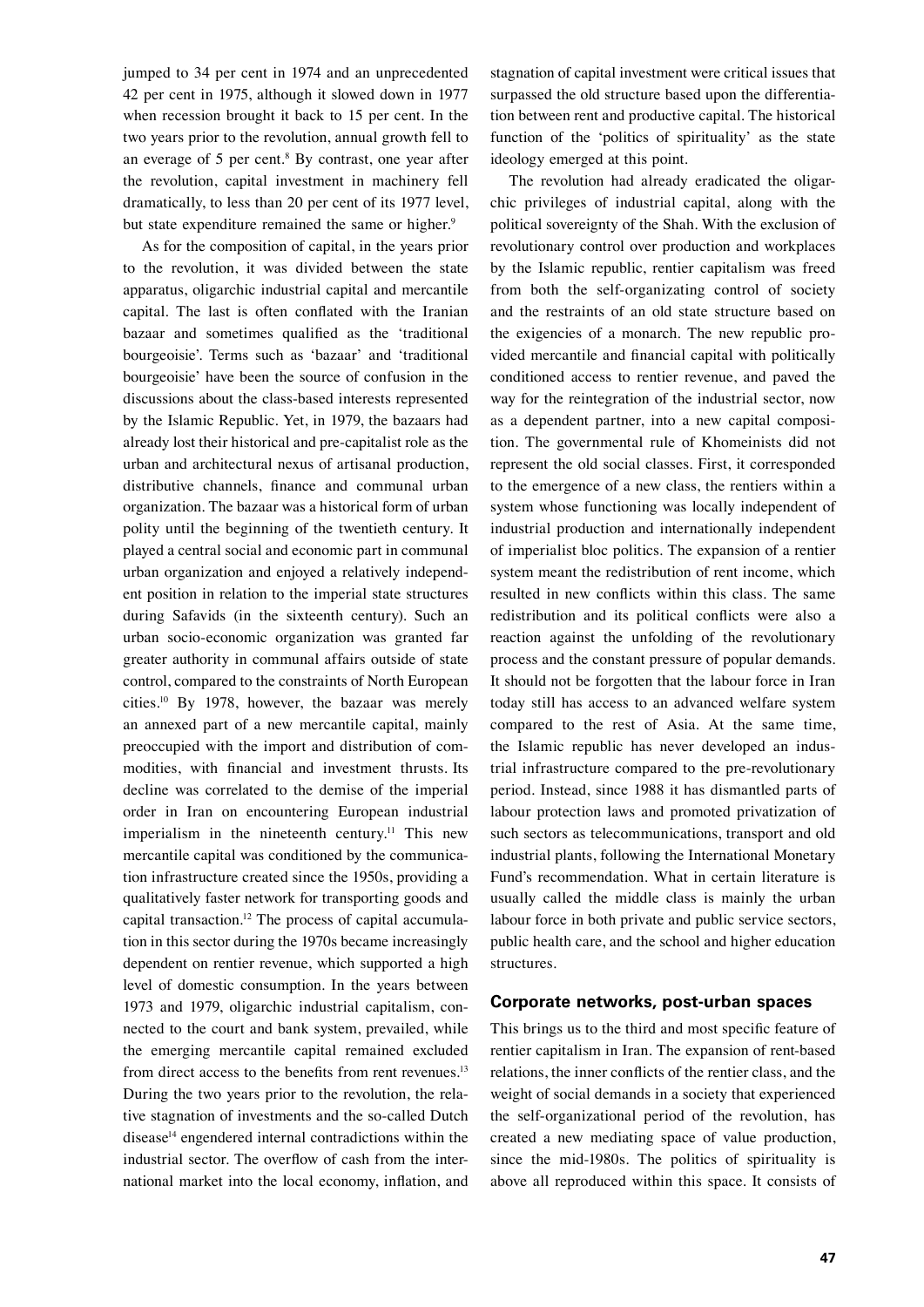an extensive network of human relations in a myriad of small structures, organized in foundations, small funds, mosques, Islamic associations, paramilitary gangs, military guards and modern media. This network is funded by rent revenue from oil, and its different sectors are involved in the production of cultural signifiers, a vast monitoring system, and rules of virtue. Private and state ownership and management are fused together within this corporate network. Assets officially belonging to the state may be permanently managed by these semi-independent structures. While indistinguishable from governmental offices, and with access to the rent revenues, the corporate network is not included in the official state budget. At the heart of this network there are four major foundations with their own subnetworks and internal economy.15 These foundations are exempted from taxes and have access to a number of governmental financial facilities including foreign currency at a reduced exchange rate. Their budget is neither public nor controlled by the national state authorities. Nevertheless, the corporate network is part of the Islamic republic and its institutions. During the last decade, the Islamic Revolutionary Guards Corps, a smaller army parallel to the conventional army structure, started to expand within this corporate network and is itself now another major actor within it.<sup>16</sup>

These foundations run large projects in diverse sectors: from manufacturing, banking, industrial agriculture, estate market, to museums, the film industry and newspapers. Their tasks are to arrange demonstrations at official occasions, train Islamic managerial cadres and produce Islamic cultural products such as new forms of prayer and festivals.17 More significantly, they also run extensive social programmes and provide a broad range of services in rural areas and for those affiliated to the Islamic organizations. The extent of their annual investments in Iran, the region, and worldwide is reportedly equal to more than a quarter of the country's GDP.18 The Foundation for the Oppressed alone reportedly has around 700,000 employees. In 1992, its annual budget was equal to 10 per cent of the government budget or about \$10 billion. By the mid-1990s, this foundation was considered the largest economic conglomeration in the region.19 No central body ideologically controls these foundations. Their numerous ties within the corporate network connect them to both mercantile capital and the media.

The corporate network is characterized by a complete lack of distinction between sites of production and the space of social relations, between production of material commodities and production of cultural goods, and, finally, between public and private. The

corporate network is not comprehensible unless its relation to another feature of the rentier economy is clarified: there was a steep increase in the influx of people to big cities during the latter part of the 1970s. Tehran experienced a doubling of its population during the few years prior to the revolution.20 Because of the system's incapacity to absorb this influx into industrial production or public services, the poor masses remained an important social force excluded from urban social relations.<sup>21</sup> In this respect, the corporate network has played a crucial role in expanding rentier relations into these suburban – or, more precisely, post-urban – spaces since the beginning of the 1980s, which form a continuous space embracing the earlier villages and agricultural zones on the outskirts of major cities. The constant flow of people to urban centres was mediated, concretely and physically, into the production of cultural commodities, a living labour that was literally invested with what was earlier called 'petrified enthusiasm'. The image of 'a country of believers in a state of mystical unity with a political and spiritual supreme leader' has not only been the living form of a local investment, but also took active part in the economy of a globalized circulation and production of spectacular and exotic images as goods. At the same time, neither the politics of spirituality nor the corporate network represents the political and social life in these post-urban spaces. These networks are above all communicative and productive channels through which rentier relations expand further. The same network structures, which connect the influx to image production, have been both the target of and, on occasion, used as a starting point for, protest movements and activism among the poor since 1980.<sup>22</sup>

The Islamic Republic is not a totalitarian state or a classic case of military dictatorship. It has a flexible, non-constitutive governmental rule that represents the boundaries of a rentier system faced with the Iranian revolution. As a political machine, its functioning can be summarized at two interrelated levels: (1) it connects speculative mercantile activities to rentier income from the oil industry, by controlling the flow of cash into society; (2) it produces cultural goods that bind the human influx to the politics of spirituality within the structures of the corporate network.

This specific configuration of political power and production, its conflicts with certain imperialist ambitions in the region, and, more importantly, its inner contradictions – all these features would remain incomprehensible without taking into account the fact that rentier capitalism is the reverse of the failed communism of the revolutionary sequence. Likewise,